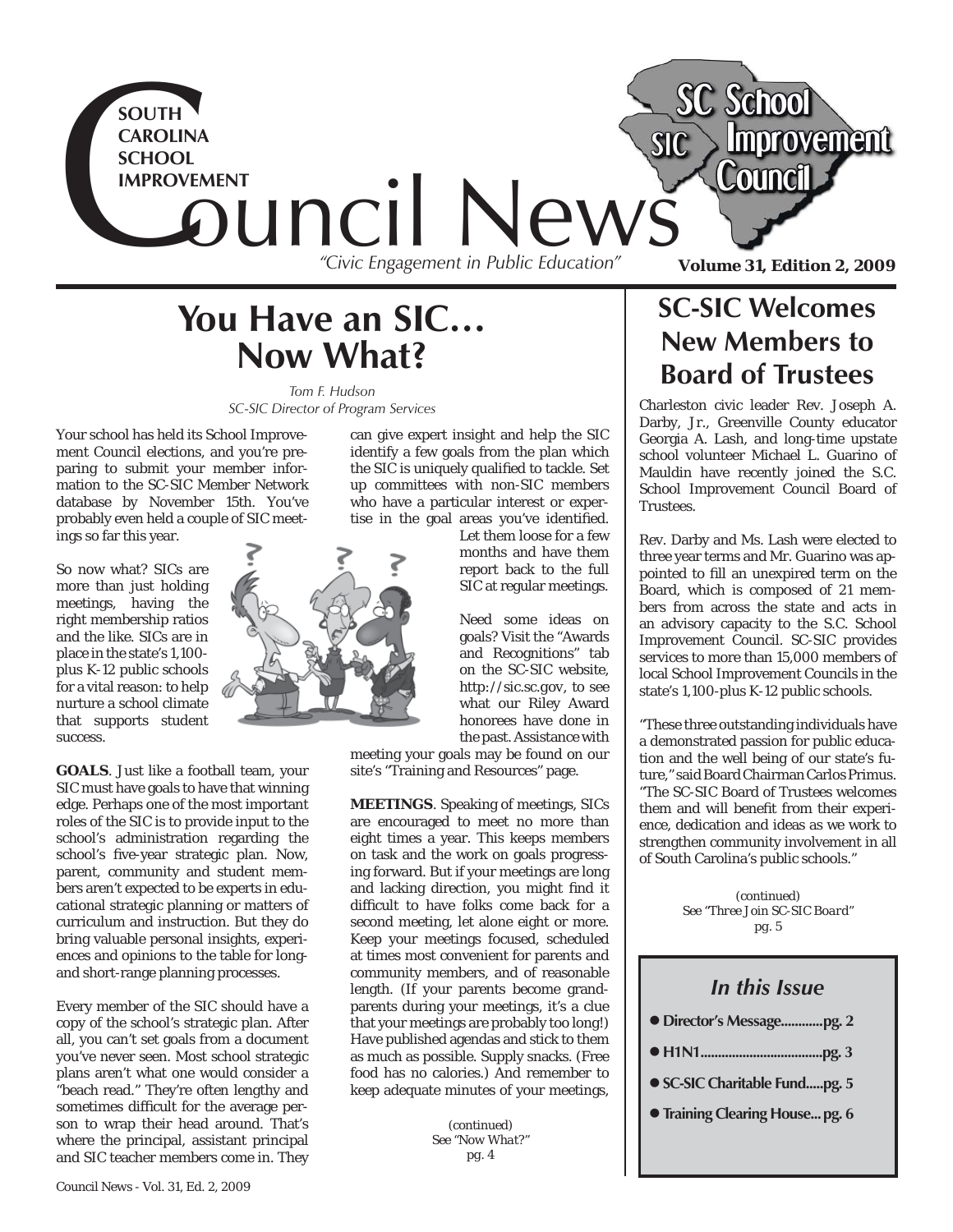

#### **Message from... the Executive Director**

*Cassie Barber, M.A.*

#### **The Beatles Had the Right Idea!**

John Lennon and Paul McCartney wrote "With a Little Help from My Friends" back in 1967 – yes, I was a young fan then – and lately I find myself humming this one a lot. The lingering national recession coupled with record high levels of unemployment in South Carolina has resulted in drastically diminished resources and services for agencies and organizations and misery for so many of our families.

It's times like these when we all need to pull together to make the most of what we have to work with and reach out to our friends and neighbors to give help and receive help. School Improvement Councils are all about relationships and people giving their time and talent for the benefit of our kids and communities.

This issue of Council News will introduce you to three of our new friends at SC-SIC: recently elected Board of Trustees members Georgia Lash, Simpsonville; Rev. Joe Darby, Charleston; and Michael Guarino from Mauldin (see page 1). I've said it before but it bears repeating - I cannot imagine how we would get along without the many gifts our volunteer Board members bring to our organization.

We've also reached out to our friends at state agencies and nonprofits in an unprecedented way that enables us to expand our capacity to bring services to your local school with the introduction of the SIC Resources Clearing House on our website at *http://sic.sc.gov/trainingandresources/*. Please read the article on page 6 to learn how you can access training and other resources to help your SIC achieve its goals.

Swine flu is all over the news these days and our friend, Kim McPherson, a school nurse in Newberry County gives us the straight scoop about this illness in our schools (see page 3).

And we are reaching out to you, our SIC friends, in a way we never have before by asking you to consider making a charitable donation to support the work of the SC School Improvement Council. See page 5 to learn how to make your tax deductible contribution.

SC-SIC is collaborating with a wide variety of other "friends" - including the business community - across the state and even beyond to continue to improve, enhance and expand the amount and quality of the services we provide to local School Improvement Councils so that they have the capacity to make important and lasting contributions in their neighborhood schools and communities. I hope to soon announce to you more exciting news resulting from alliances with new partners and organizations.

So hum along with me, *"I get by with a little help from my friends… gonna try with a little help from my friends!"*





Carlos Primus, Chair - *Columbia* E'Lane Rutherford, Vice Chair - *Pawley's Island* Dr. Virginia Alston Brown, Secretary - *Sumter* Jeff Nicholson, Immediate Past Chair - *Rock Hill* Mark Bounds - *Columbia* Ken Clark - *Swansea* Rev. Joseph A. Darby, Jr. - *Charleston* Sylleste Davis - *Moncks Corner* Dr. Bruce Field - *Columbia* Michael L. Guarino - *Mauldin* Nancy Hanley - *Anderson* Georgia A. Lash - *Simpsonville* Michael Lisle, Jr. - *Summerville* Elizabeth Michael - *Columbia* Retha Ross - *Darlington* Sherri L. Smith - *Greenwood* Ellen Still - *Edisto Island* Fred S. Washington, Jr. - *Beaufort* Linda Weaver-Griggs - *Rock Hill*

#### **SC-SIC Staff**

**Cassie Barber, M.A.** Executive Director

**Tom F. Hudson** Director of Program Services

**Diane Jumper, M.Ed.** Senior Council Specialist

**Claudia Wolverton** Public Information Coordinator

> **Debra Williams** Business Manager

*Council News* is an award winning publication of the South Carolina School Improvement Council. Circulation 16,000+. Your comments and articles are welcome. Contact **Claudia Wolverton, Editor,** at:

> **USC College of Education Wardlaw Bldg., Suite 001 Columbia, SC 29208 Phone: 803-777-7658 Toll Free: 800-868-2232 Email: sic@mailbox.sc.edu Website: http://sic.sc.gov**

The University of South Carolina system provides affirmative action and equal opportunity in education and employment for all qualified persons regardless of race, religion, sex, national origin, age, disability or veteran status.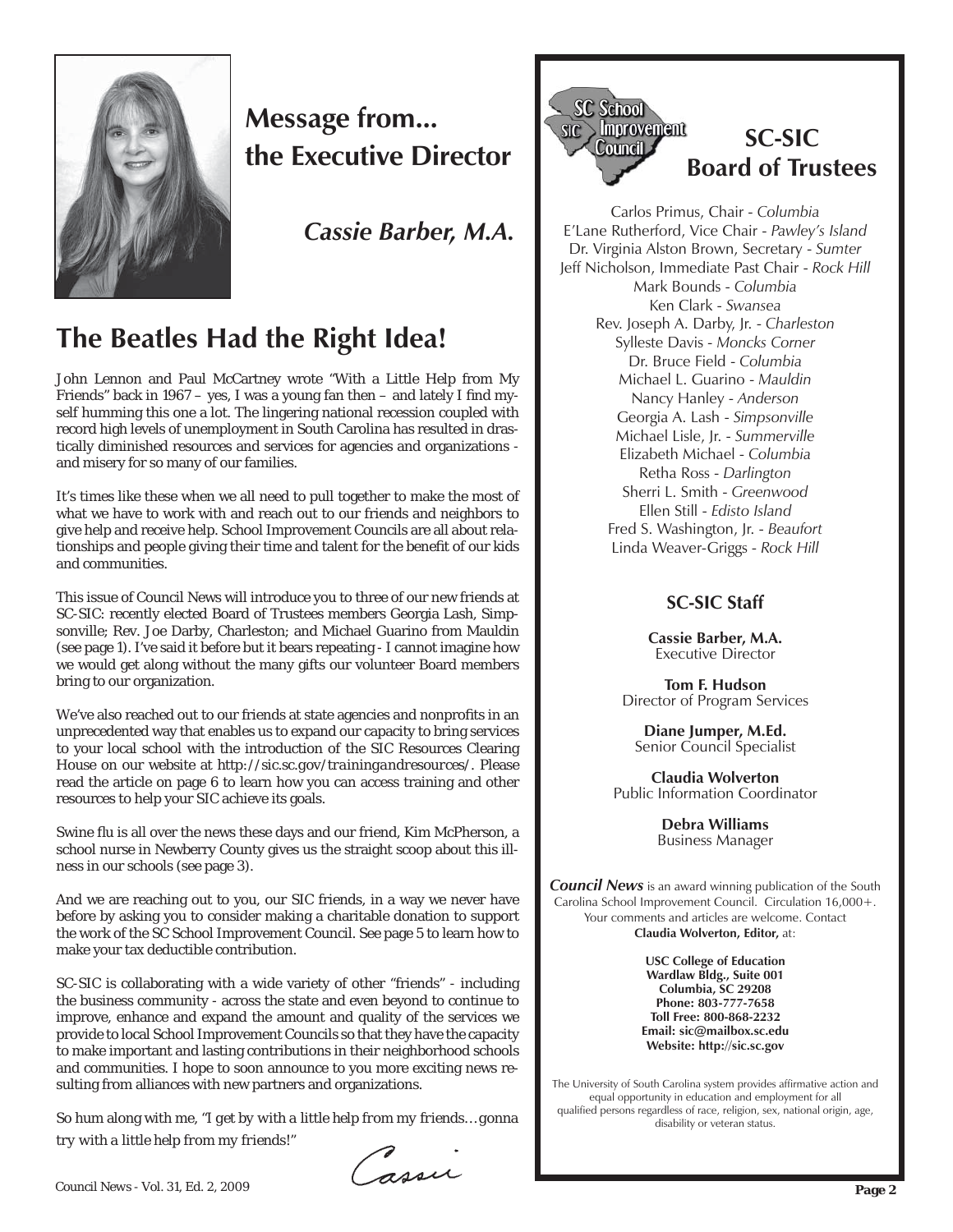# **H1N1: A School Nurse's Perspective**

In South Carolina flu season typically occurs late January through March. Most people, unless they had the flu in the past, rarely give the flu much thought.

All that changed April 26, 2009, when we learned that a group of private school students from Newberry County which had traveled to Mexico became ill with what appeared to be the "Swine Flu" – officially known as H1N1. Reports out of Mexico at the time indicated this novel virus was serious, often fatal.

In my 15 years as a school nurse, I had never dealt with anything that could compare with the challenges surrounding this new strain of flu which had come to our communities.

Schools across the nation and locally closed because of increasing numbers of absences due to Influenza-like Illness (ILI). Building staff and custodial crews dedicated themselves to cleaning surfaces with a new fury. School administrators and school nurses communicated constantly with local and state health officials searching for answers to questions and concerns from staff and parents.

Entire families were quarantined, a process our generation had never experienced. We anxiously waited for official reports from the state Department of Health and Environmental Control (DHEC) and the national Centers for Disease Control (CDC) as to what the next step should be when the dreaded first "confirmed" case was identified.

News media from all corners of the state flocked to the door steps of Newberry asking, "Are there many sick children?" or "Has there been a confirmed case in the district?" Treading on unfamiliar territory, school officials became aware of importance of epidemiology and surveillance procedures as well as the impact on education.

Today, six months later, the H1N1 flu is the "new normal" according to Michelle Myer with DHEC's Epidemiology Department. Based on facts presented to school nurses by Ms. Myer and Cathy Young-Jones, DHEC's School Nurse Consultant, H1N1 has been circulating since the spring. It is widespread in

*By Kim McPherson, RN, BSN, NCSN*

South Carolina. The CDC is currently reporting 37 states with widespread influenza activity.



After the initial containment phase, the focus has shifted to prevention. Doctors are no longer identifying every case. If a person presents with a fever of 100 degrees and a cough or sore throat with no other known cause, the patient is considered to exhibit Influenza-like Illness (ILI), and most probably H1N1.

As a result of the widespread influenza activity in our state, some students will not be seen by their doctors unless the student has other underlying conditions or shows no significant improvement after several days. As a result of these changes, medical excuses are not currently being required to return to school. School administrators and school nurses are working together to enforce South Carolina's School Exclusion Law. Based on the standard of this law, students cannot return to school until they are fever free for 24 hours without any fever reducing medications.

School staff are now encouraging prevention measures such as covering one's cough and keeping students home when they are ill. "Social Distancing" (which means keeping sick people away from healthy people) is encouraged at the first sign of illness. These prevention measures are applicable not only to the school setting but to all other activities, such as shopping and social gatherings.

Epidemiologists tell us that these recommendations are more effective in preventing the spread of the flu than any amount of frantic cleaning. While hand washing and the cleaning of frequently touched surfaces are always important measures, when the flu virus is widespread, staying home when sick and covering coughs in the elbow are more effective prevention strategies.

In the near future most districts will be working with DHEC and/or private providers to offer the H1N1 vaccine at school or at after school clinics. This is a voluntary vaccine and it is free to people of all ages. Target groups identified by the CDC will be immunized as soon as the vaccine becomes available. Parents should watch for communications from their school nurse with information on how to get the vaccine in each community.

So here are a few quick reminders about H1N1:

• While wholesale cleaning of surfaces might be great from the standpoint of tidiness, the best ways to limit contact with the H1N1 virus are frequent handwashing, covering coughs and keeping clear from sick people.

• The word "pandemic" sounds scary. But it doesn't refer to the severity of the  $flu - just the fact that it's widespread. We$ are in a pandemic now because so many cases have been reported in so many areas.

 $\bullet$  Your child's doctor may write an excuse for your sick son or daughter to stay out of school for a week or more. However, South Carolina's School Exclusion Law states that children should return to school after they have been fever free for 24 hours without medication. In terms of excused absences, the law is the accepted standard.

• H1N1 is the flu, and just like other strains of the flu, it can make people pretty sick and miserable. As with other flus, careful attention should be paid to any potential complications, especially for those with underlying medical issues.

DHEC and the United Way have established a Flu Information Line. Anyone can call "211" to ask questions or get more information concerning the flu. Information is also available on the DHEC website, *http://www.scdhec.gov/flu/ novel-h1n1-fl u.htm*.

*The author is Chair of the South Carolina Association of School Nurses Legislation and Professional Standards Committee and is School Nurse Coordinator for The School District of Newberry County.*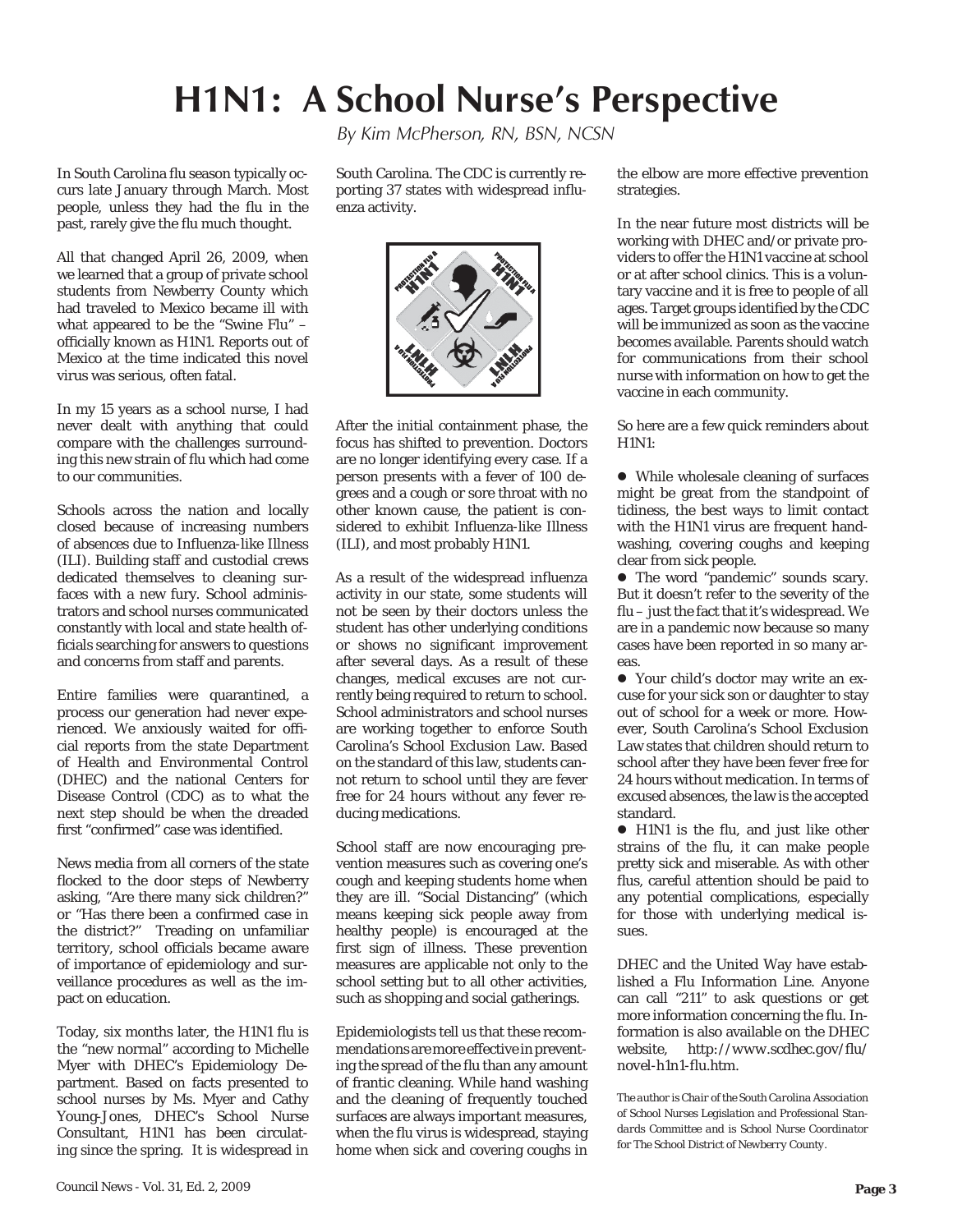## **Has Your SIC "Got It"? Apply for the Riley Award Right Now!**

Has your SIC done some outstanding work in the past year? Do you believe your efforts are worthy of statewide recognition? Why not apply for the SC-SIC's annual Dick and Tunky Riley School Improvement Award?

Last year's Riley Award winner, the SIC of Morningside Middle School in North Charleston, highlighted its successful efforts to bring more community engagement to the school. The SIC went from virtually non-existent to exemplary in three years – and it mobilized the whole school community to focus on school improvement.

Applications for Level One of the 2010 Riley School Improvement Award are due Monday, November 23, 2009. All SICs in South Carolina that have been convened for at least one year are eligible to apply.

A legendary couple in the Palmetto State, for-

mer U.S. Secretary of Education and South Carolina Governor Dick Riley and his late wife, Tunky, were honored in 2002 by the S.C. School Improvement Council Board of Trustees with the creation of this named award. The engraving on the inaugural award states: "In honor and recognition of two people who sparked the flame of education improvement in South Carolina."

Participating in this awards process is an opportunity for councils to celebrate their achievements, share strategies with other councils, ensure their compliance with state law, and provide much deserved recognition for hard-working volunteers. Additionally, SICs receive judges' feedback on their applications highlighting their strong suits and providing pointers on areas where additional work may be required.

In Level One of the Riley Award process, SICs tell the story of their accomplishments in the previous school year through a Case Statement. Level One applications count for 75 points. SICs scoring at least 65 points at this level will be entered on the SIC Honor Roll and will receive a certificate of achievement.

> Up to 20 of the Honor Roll SICs will be chosen as semi-finalists to compete in Level Two, worth 35 points, which provides additional evidence that a council is in compliance with state law and SC-SIC guidelines.

> Five of the semi-finalists will be chosen for the Winners Level. An independent panel of judges will evaluate the five finalists and choose the Riley Award winning SIC. The remaining finalists will receive Honorable Mention awards.

> Application materials are available on the SC-SIC website, *http://sic.sc.gov*. The time line for this year's award is:

 $\bullet$  Level One applications must be received in the SC-SIC office by 5:00 p.m. on **Monday, November 23, 2009**.

• SC-SIC will announce Honor Roll members and notify semi-finalists for Level Two on or before **Monday, January 11, 2010**.

 $\bullet$  **Notebooks** from semi-finalists for Level Two must be received in the SC-SIC office by 5:00 p.m. on **Friday, February 5, 2010**.

 $\bullet$  Five finalists will be notified on or before **Wednesday, February 17, 2010**.

 $\bullet$  The winner of the Dick and Tunky Riley School Improvement Award will be announced during a special awards event **on a date to be announced**.

Join the many SICs that have applied and have been honored through the Riley School Improvement Award process. Submit your Level One application by November 23!

#### *"Now What?"*

*continued from pg. 1*

which should be readily shared with your school community. (A few notes jotted on a napkin might not be enough to keep an adequate record of work.)

**RECORDS**. Regarding your meetings and records of them, it's important to note that SICs are governmental bodies, not nonprofit organizations. The timely publishing of agendas, meeting times and locations, along with keeping official minutes (remember that they're called "minutes," not "hours") are vital to stay in step with public records laws. Make sure all these materials are readily available to the public by keeping them in a file in the school office and or posting them regularly to an SIC tab on your school's website.

**BYLAWS**. By the same token, make sure your SIC's bylaws are available, complete and up to date. (If your current bylaws are written on parchment or contain hieroglyphics, then it might be time to update them.) These are public records, too, and should clearly spell out

your membership, terms of office, meeting times, and other pertinent details for SIC operations. You can update your bylaws the hard way (lock your SIC in a room for six hours to hammer them out), or the easy way (by using the sample SIC bylaws on our website, *http://sic.sc.gov,* which are fully aligned with statute and SC-SIC guidelines).

These are offered here as just a few pointers to help SICs jump start their work for the school year and to help them function more smoothly and effectively. A host of other ideas and materials are available on the SC-SIC website, and SC-SIC staff are always available for direct assistance at 1-800-868-2232.



*Council News - Vol. 31, Ed. 2, 2009* **Page 4** Here's wishing you and your SIC a very fruitful school year!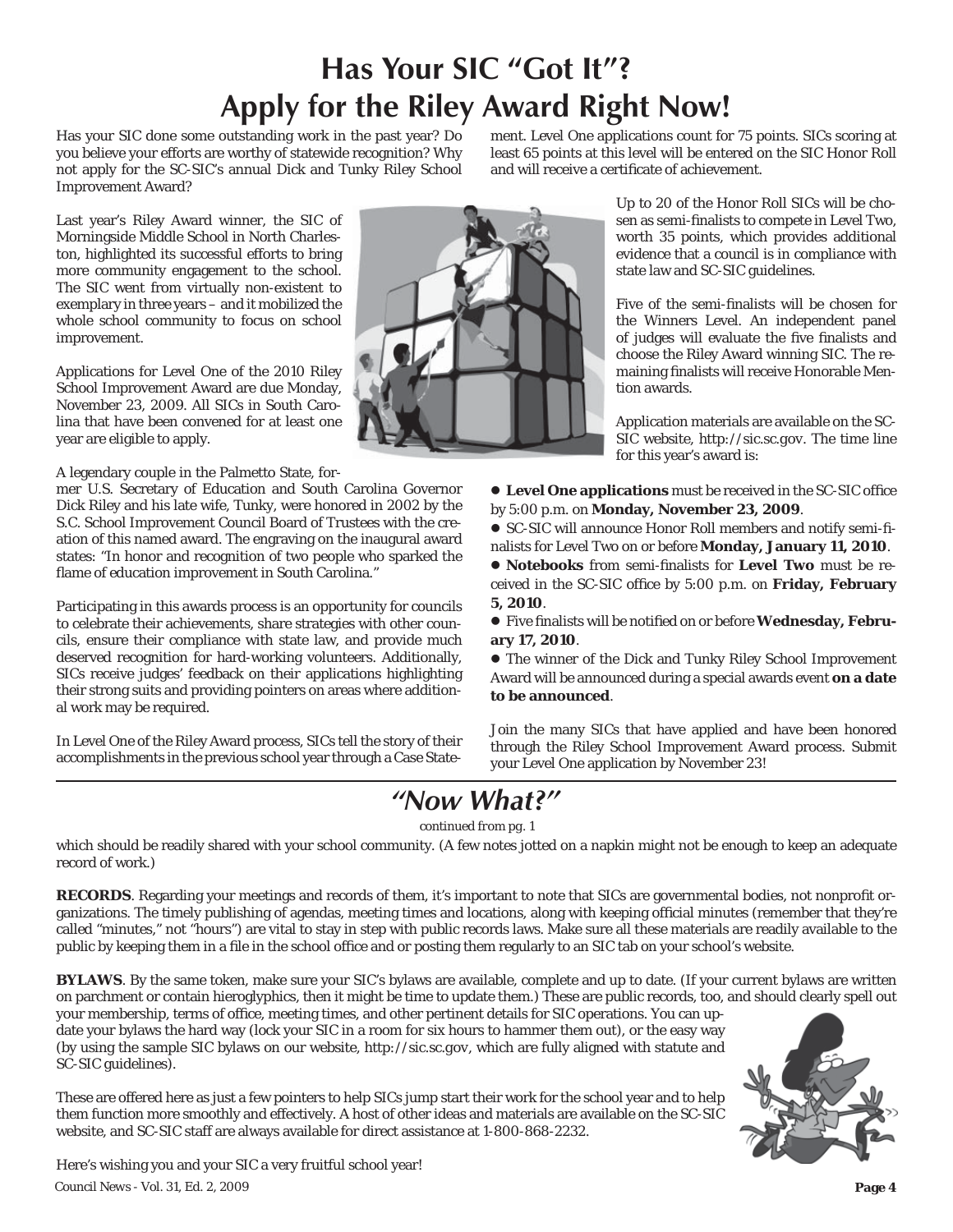#### *"Three Join SC-SIC Board"* | Support SICs and

*continued from pg. 1*

A fourth generation minister with 32 years of pastoral experience, Rev. Darby is pastor of Morris Brown A.M.E. Church in Charleston, and serves in a variety of leadership capacities



with African Methodist Episcopal church bodies. He is currently the President of the S.C. Christian Action Council and First Vice President of the Charleston Branch of the NAACP.

Rev. Darby previously served as a board member of the United Way of the Midlands, the Center for Religion in the South, the Columbia Branch of the NAACP, and was a member of the State Superintendent of Education's African-American Achievement Committee and the Racial/Cultural Advisory Council of the S.C. School Boards Association.

*Rev. Joseph A. Darby*

A 23-year educator, Ms. Lash is currently serving as Department Chair of Family and Consumer Sciences at Hillcrest High School in Simp-

sonville, where she has taught since 1999. She previously served as an educator in Ohio developing early childhood curriculum, planning and facilitating parent education workshops, and teaching career technology classes.

Ms. Lash currently serves as Teacher Liaison for the Hillcrest High School PTSA and as Student Council Advisor at the school. A past board member of the Mauldin High School PTSA, she has also served as past chairperson and member of the Hillcrest Middle School SIC and is a past member of the Greenville Technical College Advisory Council.



*Georgia A. Lash*

A technical support supervisor with Verizon Wireless, Mr. Guarino came to the upstate in 1998. He has served as Chairman of the Mauldin High School SIC



and a member of the Mauldin High PTA. He has also been a member and President of the Mauldin Middle School Band Booster Club, the Mauldin Middle PTA and Executive Board, and the PTA of Bethel Elementary School.

He is a member of the Greenville, Simpsonville and Mauldin Chambers of Commerce, an Advisory Board member for SC Telco Federal Credit Union, has served for 10 years on the Greenville County Schools Curriculum Advisory Board, and is Board Chairman of Little Steps, a non-profit organization supporting teenage mothers to become more self-sufficient, healthy and confident parents.



#### *Council News - Vol. 31, Ed. 2, 2009* **Page 5**

# **SC-SIC with your Tax-Deductible Donation**

Wish to help contribute to the promotion and support of civic engagement in public education and get a tax write-off to boot? Consider giving to the SC School Improvement Council Fund.

Funding for SC-SIC – and indeed for all state agencies and local school districts – has been drastically cut during the recent state and national economic crisis. (SC-SIC itself has seen net funding reductions over the past year in excess of 30 %.)



SC-SIC is not a paid membership association and its efforts historically have been supported almost entirely through state funding mechanisms. However, to meet growing needs with dwindling resources, SC-SIC must now become more entrepreneurial in order to continue to provide local SICs with vital, comprehensive and quality services.

While SC-SIC is seeking grant funds and has expanded collaborations with other agencies and organizations to broaden its capacity to assist SICs, support from local SIC members and others interested in quality public education is also vital. You can help with your tax deductible donations to the SC-SIC Fund through the USC Educational Foundation.

Demonstrate your commitment to parent and community involvement in our public schools by making your tax deductible contribution to SC-SIC today. Visit *http://sic.sc.gov/donatetoscsic.htm* to donate online or send your check to:

#### **University Development c/o Gift Processing 1600 Hampton Street, 7th Floor Columbia, SC 29208**

Please indicate that you wish for your contribution to be directed toward SC-SIC.